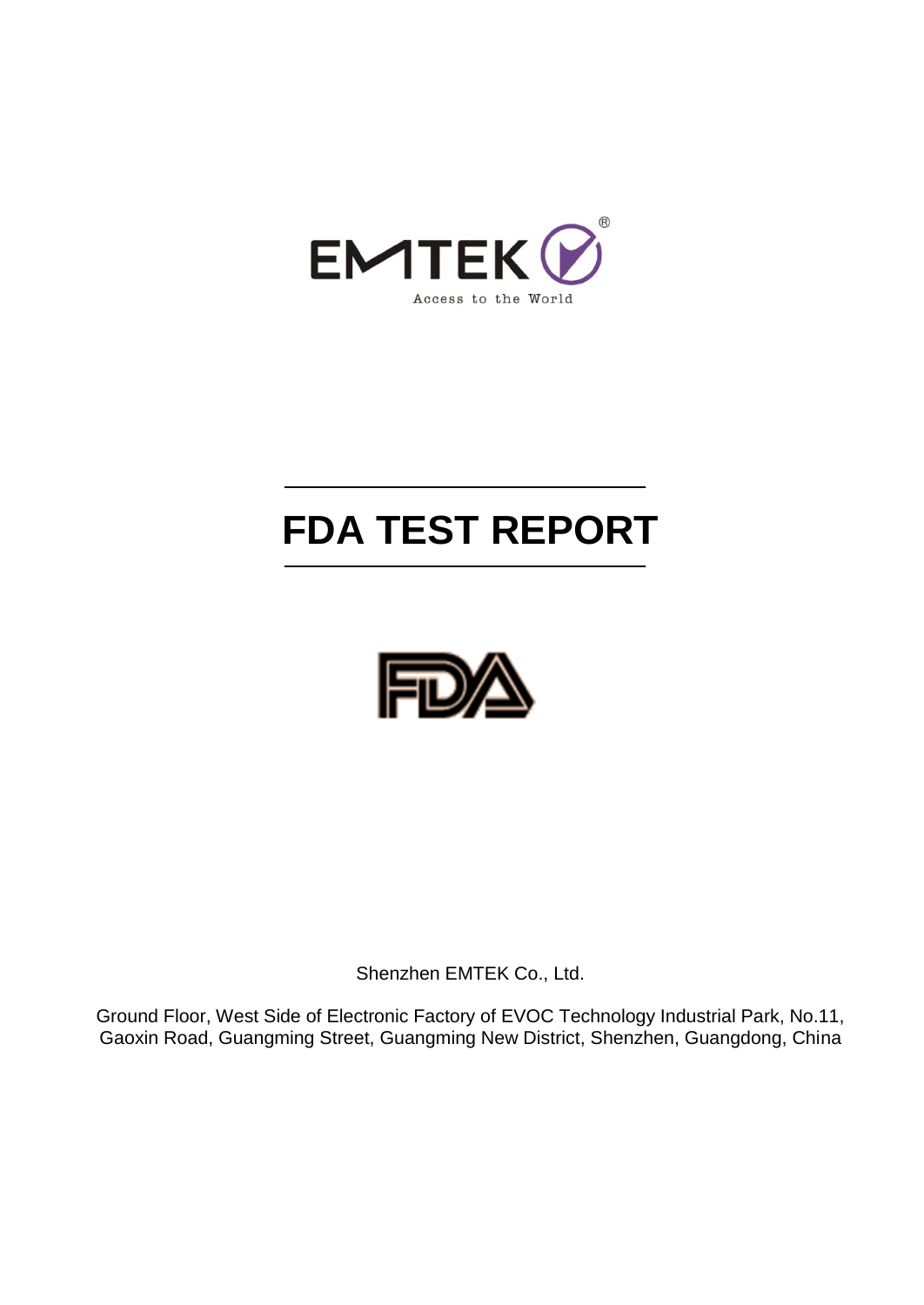

### **Test Report**

| No.: EM151023042F001                                       | Date: Oct. 28, 2015                                                                                                                                                                                                  | Page 2 of 3                                         |
|------------------------------------------------------------|----------------------------------------------------------------------------------------------------------------------------------------------------------------------------------------------------------------------|-----------------------------------------------------|
| <b>Applicant</b><br>委托单位<br><b>Address</b>                 | JIANGMEN CITY SID PLASTICS CO., LTD<br>江门市希德塑料制品有限公司<br>NO,50 SECOND INDUSTRIAL ZONE, YONG'AN, HUICHENG DISTRICT, JIANGMEN<br>CITY, CHINA.                                                                           |                                                     |
| 地<br>址                                                     | 广东省江门市新会区会城镇永安第二工业区 50号                                                                                                                                                                                              |                                                     |
| <b>Sample Name</b><br>样品名称<br><b>Material</b><br>材料        | : Low-density Polyethylene Sealing Gasket<br>低密度聚乙烯密封垫片<br>PE Low-density Polyethylene<br>PE 低密度聚乙烯                                                                                                                  |                                                     |
| <b>Received Date</b><br>接收日期<br><b>Test Period</b><br>检测日期 | : Oct. 23, 2015<br>2015年10月23日<br>Oct. 23, 2015~ Oct. 28, 2015<br>2015年10月23日~2015年10月28日                                                                                                                            |                                                     |
| <b>Test Requested</b><br>检测要求                              | : As requested by client, according to the Food and Drug Administration (FDA) 21 CFR<br>177.1520, to proceed certain testings for the submitted sample.<br>根据客户要求,美国食品与药物管理局食品接触测试标准第21篇177.1520章节,对所提交<br>样品进行相关测试。 |                                                     |
| <b>Test Results</b><br>检测结果                                | : Please refer to next page (s).<br>请参看随后页面。                                                                                                                                                                         |                                                     |
| <b>Executive Summary:</b><br>执行测试总结:<br>--正己烷回流提取物, 二甲苯溶出物 | <b>STANDARD</b><br>标 准<br>Food and Drug Administration (FDA) 21 CFR 177.1520<br>-- Extractable fraction in n-hexane, Soluble fraction in xylene<br>美国食品与药物管理局食品接触测试标准第21篇177.1520 章节                                 | <b>CONCLUSION</b><br>结 论<br><b>PASS</b><br>合格       |
| Tested by:                                                 | Signed for and on behalf of<br>Shenzhen EMTEK Co., Ltda TEA<br>HEN<br>Guo<br>KQN<br>Reviewed by:<br>pproved by:<br>Ray Guo<br>Vencent<br>Test engineer<br><b>Technical supervisor</b>                                | O<br>Jason<br>Authorized signatory<br>Oct. 28, 2015 |

This Test Report is issued by the Company subject to its Conditions of Issuance of Test Reports printed overleaf and is intended for your exclusive use. Aftention is drawn to the limitations of liability, indemnification a